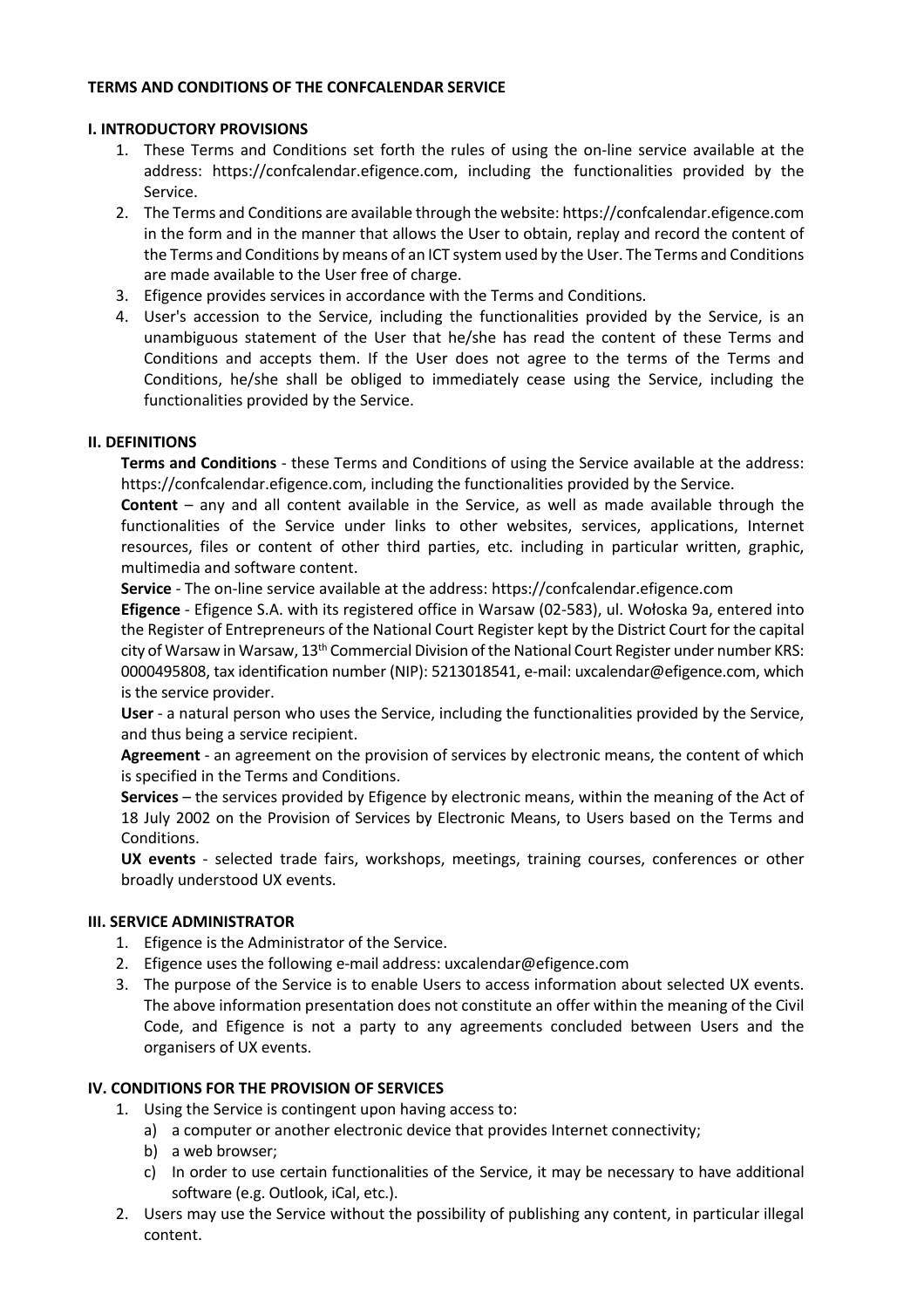3. The costs resulting from the use of means of remote communication by the User shall be borne by the User.

# **V. TYPE AND EXTENT OF SERVICES PROVIDED TO USERS**

- 1. Efigence provides the following Services to Users:
	- a) sharing information on selected UX events.
	- b) preview of UX events with the possibility of filtering according to the available criteria.
- 2. Efigence provides Services to Users free of charge.
- 3. Efigence reserves the right not to verify and update the information about UX events on an ongoing basis. Efigence shall not be responsible for the correctness and accuracy of the data and information relating to UX events, nor for the updating of such data and information.

# **VI. PROCEDURE FOR CONCLUDING THE AGREEMENT; PROCEDURE FOR TERMINATING THE AGREEMENT**

- 1. Using the functionalities provided by the Service is possible after the User has added the functionalities offered by the Service to his or her own calendar (making the calendar available). For more detailed technical information, please refer to the FAQ section.
- 2. Upon commencement of the use of the functionalities provided by the Service, an agreement is concluded between Efigence and the User, and the Customer is entitled to use the functionalities of the Service. At the same time, the User also expressly consents to receiving information about current UX events in accordance with the terms set out in these Terms and Conditions. The User may revoke his/her consent at any time without giving reasons.
- 3. The agreement is concluded for an indefinite period of time.
- 4. The User may terminate the Agreement without notice at any time by way of: deleting the calendar and stopping using the Service. For more detailed technical information, please refer to the FAQ section.
- 5. Efigence may terminate the Agreement without notice at any time.

# **VII. PARTICULAR RISKS ASSOCIATED WITH THE USE OF SERVICES**

- 1. Efigence hereby draws the attention of the User to the risks associated with the use of the Service, including the functionality provided by the Service, as well as the ICT system used by the User.
- 2. The User represents that he/she is aware of and accepts the fact that he/she uses the Service, including the functionalities that the Service provides at his/her own risk. Efigence and its affiliates, employees, associates, partners of Efigence or its affiliates expressly disclaim all warranties of any kind, express or implied, including but not limited to, warranties of merchantability, fitness for a particular purpose, pertaining to the Service, including the functionalities provided by the Service. In particular, Efigence and the above mentioned entities do not assume responsibility for the fact that the functionality provided by the Service: a) meet the User's requirements;

b) are available continuously, on a timely, secure or error-free basis;

c) the effects that can be obtained will be accurate or reliable. No information, whether oral or written, obtained from Efigence or through or from the Service, including the functionalitiesthat the Service provides, constitutes any warranty of any kind to the User.

3. The Service collects data on Users' activity in the Service for statistical purposes, improvement of information availability in the Service and in order to improve security.

# **VIII. LIMITATIONS OF LIABILITY**

- 1. Efigence may, through the Service, including through the functionalities that the Service provides, provide links to other websites, services, applications, web resources, files or third party content, etc.. The User accepts that Efigence shall not be responsible for the content of websites, services, applications, including but not limited to Internet resources, files or content of third parties, etc., to which links are provided via the Service, including the functionalitiesthat the Service provides. In particular, Efigence does not assume any liability for the accuracy or reliability of the information about the UX events.
- 2. Efigence has no control over the Content referred to in section 1, and in particular Efigence does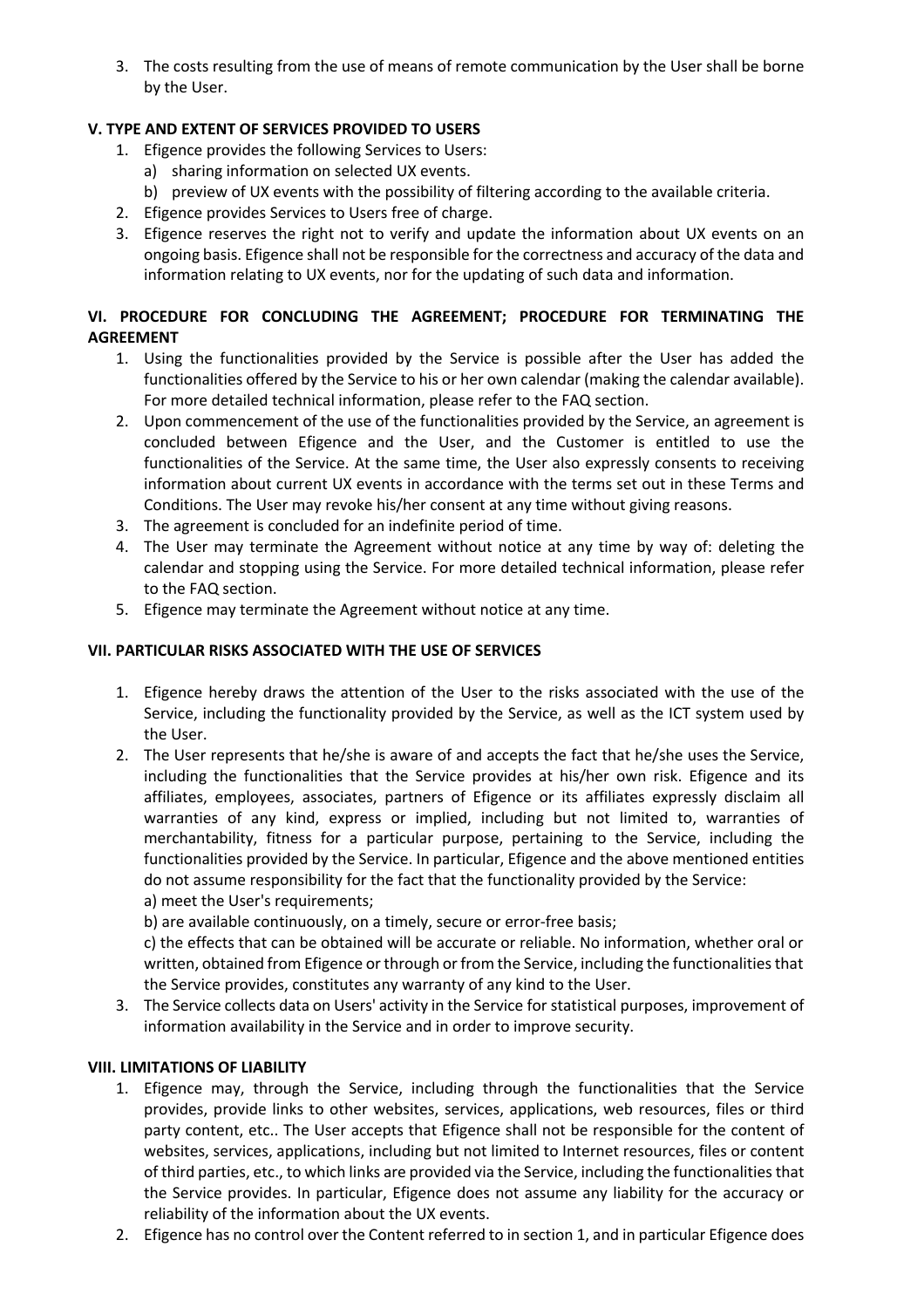not guarantee the accuracy, integrity or quality of this Content. The User hereby acknowledges and accepts the fact that Efigence shall not be responsible for the availability of such external websites, services, applications, Internet resources, files or third party content, etc.

- 3. In particular, Efigence shall not be responsible for any Content, advertising, products or any other material or information made available on or through these websites, services, applications, Internet resources, files or third party content, etc. Efigence shall not be responsible for the Content, including but not limited to errors or omissions in the Content. The User acknowledges and accepts the fact that Efigence shall not be responsible for any damage or loss caused, directly or indirectly, in connection with the use of or reliance on the foregoing Content, products or services made available on or through websites, services, applications, web resources, files or third party content, etc. or otherwise made available through the Service, including the functionalities provided by the Service.
- 4. The User hereby represents that he/she understands and accepts the fact that Efigence and its affiliates, employees, associates, partners of Efigence or its affiliates shall not be liable for any direct, indirect, incidental, consequential, or any other damages, including, without limitation, claims for loss of profits, personal data or other data or intangible assets arising out of the use of or the inability to use the Service or the functionalities provided by the Service.

# **IX. COMPLAINT PROCEDURE**

- 1. The customer may lodge a complaint.
- 2. A complaint shall require information to be sent to the following e-mail address: uxcalendar@efigence.com
- 3. The content of the complaint should include: a) designation of the User submitting the complaint (name and surname and e-mail address); b) reservations related to the provision of the Services.
- 4. The complaint shall be considered by Efigence within fourteen days of its receipt. Efigence shall notify the complainant of the outcome of the complaint procedure via the e-mail address from which the complaint was sent.

# **X. MODE OF AMENDING THE TERMS AND CONDITIONS AND CLOSING THE SERVICE**

- 1. Efigence reserves the right to amend the Terms and Conditions.
- 2. Amendments to the Terms and Conditions come into force at the earliest after 14 days from the date of publication of the new version of the Terms and Conditions in the Service.
- 3. In case of lack of acceptance of the amendments to the Terms and Conditions, the User shall be obliged to immediately stop using the Service and the functionalities provided by the Service.
- 4. Efigence reserves the right to temporarily disable the Service or its individual functionalities. Unless expressly stated otherwise, all new functionalities that modify the service provided are subject to the provisions of these Terms and Conditions.
- 5. Efigence reserves the right to change or discontinue, temporarily or permanently, the Service (or any part thereof) with or without notice to the User. Efigence reserves the right to close the Service. Information about the closure of the Service will also be published at the following address: https://confcalendar.efigence.com
- 6. The User hereby acknowledges that Efigence shall not be liable to the User or to any third party for any change, suspension or discontinuance of the Services or Service.

# **XI. GOVERNING LAW AND JURISDICTION**

- 1. The law governing the Services shall be Polish law.
- 2. Consumer Users have the possibility to use an out-of-court complaint processing system. Information on the manner of access to the aforementioned mode and procedures of dispute resolution can be found at the following address: www.uokik.gov.pl, in the "Settlement of consumer disputes" tab.
- 3. In accordance with Regulation (EU) No 524/2013 of the European Parliament and of the Council of 21 May 2013 on online dispute resolution for consumer disputes and amending Regulation (EC) No 2006/2004 and Directive 2009/22/EC (Regulation on consumer ODR), we hereby make available an electronic link to the ODR platform: http://ec.europa.eu/consumers/odr/ The ODR platform constitutes, among others, a source of information on out-of-court settlement of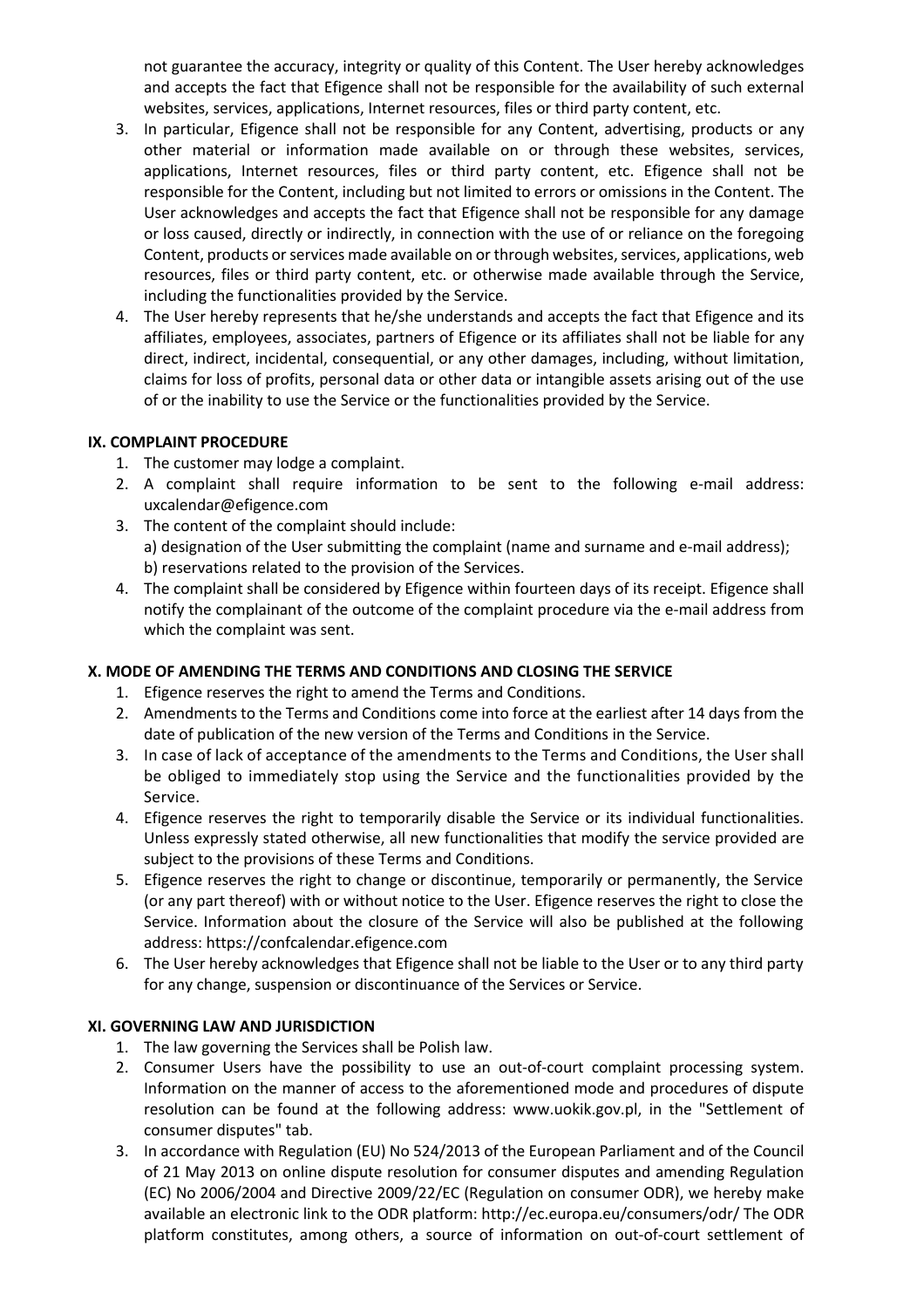disputes between consumers and entrepreneurs resulting from online sales or service contracts. Please also note that the e-mail address where you can contact us is: contact@efigence.com.

#### **XII. FINAL PROVISIONS**

To the extent not regulated by the Terms and Conditions, generally binding provisions shall apply, including in particular the provisions of the Act of 18 July 2002 on the Provision of Services by Electronic Means.

#### **XIII. PERSONAL DATA/PRIVACY**

Personal data are collected and processed in accordance with applicable laws and in accordance with the Privacy Policy.

**………………..**

### **REGULAMIN SERWISU CONFCALENDAR**

#### **I. POSTANOWIENIA WSTĘPNE**

- 1. Niniejszy Regulamin określa zasady korzystania z Serwisu internetowego dostępnego pod adresem: https://confcalendar.efigence.com, w tym funkcjonalności, które daje Serwis.
- 2. Regulamin jest dostępny za pośrednictwem strony: https://confcalendar.efigence.com w formie oraz w sposób, który umożliwia Użytkownikowi pozyskiwanie, odtwarzanie i utrwalanie treści Regulaminu za pomocą systemu teleinformatycznego, którym posługuje się Użytkownik. Regulamin udostępniany jest Użytkownikowi nieodpłatnie.
- 3. Efigence świadczy usługi zgodnie z Regulaminem.
- 4. Przystąpienie przez Użytkownika do korzystania Serwisu, w tym z funkcjonalności, które daje Serwis jest jednoznaczne oświadczeniem Użytkownika, że zapoznał się z treścią niniejszego Regulaminem i akceptuje jego warunki. Jeżeli Użytkownik nie wyraża zgody na warunki Regulaminu, obowiązany jest niezwłocznie zaprzestać korzystania Serwisu, w tym funkcjonalności, które daje Serwis.

### **II. DEFINICJE**

**Regulamin** – niniejszy Regulamin korzystania z Serwisu internetowego dostępnego pod adresem: https://confcalendar.efigence.com, w tym funkcjonalności, które daje Serwis.

**Treści** – wszelkie treści dostępne w Serwisie, jak również udostępnione poprzez funkcjonalności Serwisu pod linkami innych stron internetowych, serwisów, aplikacji, zasobów internetowych, plików lub treści innych podmiotów trzecich itp., w tym w szczególności treści pisemne, graficzne, multimedialne, oprogramowanie.

**Serwis** – Serwis internetowy dostępny pod adresem: https://confcalendar.efigence.com

**Efigence** – spółka Efigence S.A. z siedzibą w Warszawie (02-583), ul. Wołoska 9a, wpisana do rejestru przedsiębiorców Krajowego Rejestru Sądowego prowadzonego przez Sąd Rejonowy dla m.st. Warszawy w Warszawie, XIII Wydział Gospodarczy Krajowego Rejestru Sądowego pod numerem KRS: 0000495808, NIP: 5213018541, e-mail: uxcalendar@efigence.com, będąca usługodawcą.

**Użytkownik** – osoba fizyczna, która korzysta z Serwisu, w tym funkcjonalności, które daje Serwis, a tym samym będący usługobiorcą.

**Umowa** – Umowa o świadczenie usług drogą elektroniczną, której treść określa Regulamin. **Usługi** – usługi świadczone przez Efigence drogą elektroniczną, w rozumieniu ustawy z dnia 18 lipca 2002 r. o świadczeniu usług drogą elektroniczną, na rzecz Użytkowników w oparciu o Regulamin.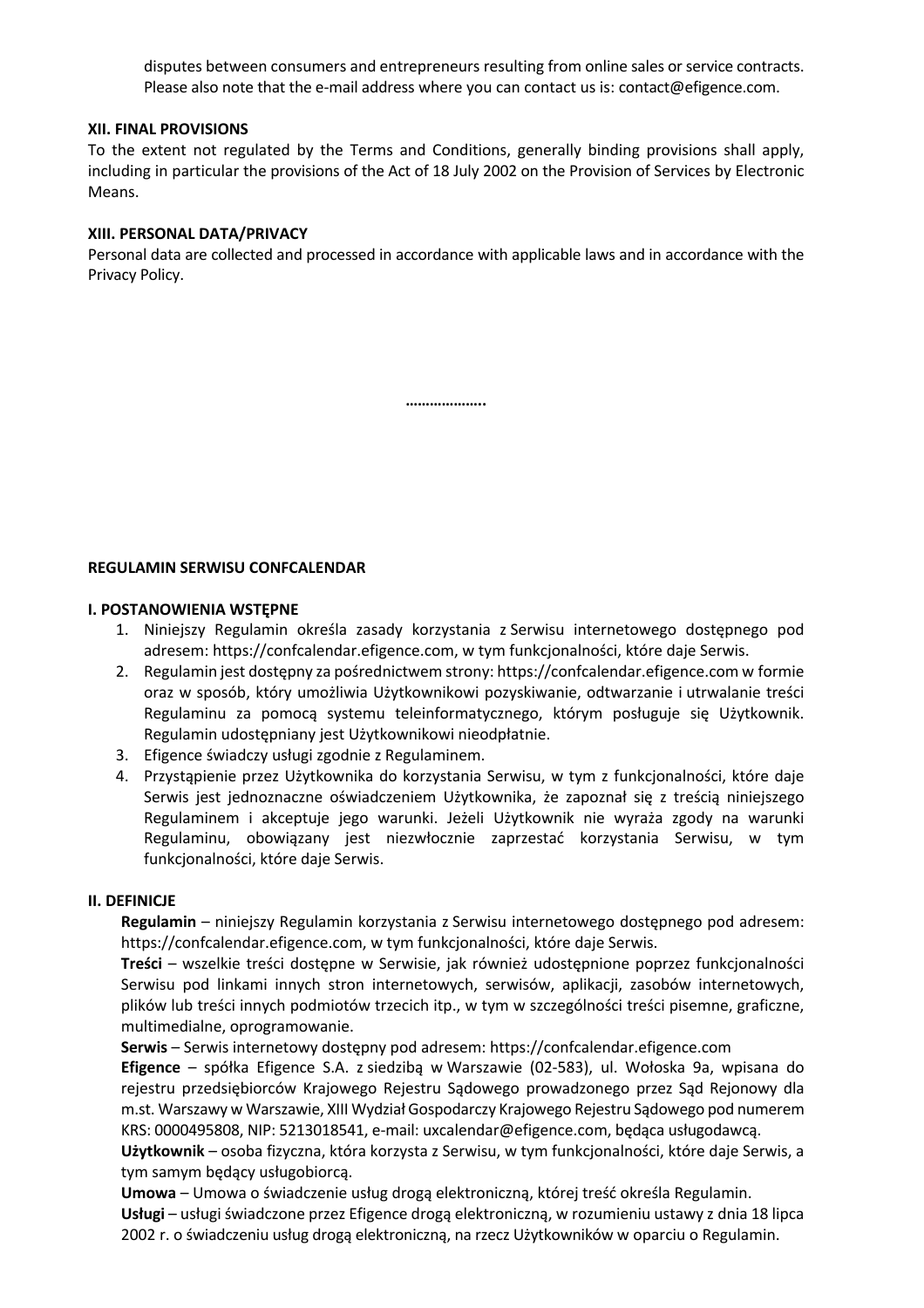**Wydarzenia z zakresu UX** – wybrane targi, warsztaty, spotkania, szkolenia, konferencje lub inne zdarzenia z zakresu szeroko rozumianego UX.

# **III. ADMINISTRATOR SERWISU**

- 1. Administratorem Serwisu jest Efigence.
- 2. Efigence posługuje się następującym adresem poczty elektronicznej: uxcalendar@efigence.com.
- 3. Celem Serwisu jest umożliwienie Użytkownikom dostępu do informacji o wybranych Wydarzeniach z zakresu UX. Ww. prezentacja informacji nie stanowi oferty w rozumieniu kodeksu cywilnego, a Efigence nie jest stroną ewentualnych umów zawieranych pomiędzy Użytkownikami a organizatorami Wydarzeń z zakresu UX.

## **IV. WARUNKI ŚWIADCZENIA USŁUG**

- 1. Warunkiem korzystania z Serwisu jest dysponowanie:
	- d) komputerem lub innym urządzeniem elektronicznym zapewniającym łączność z siecią Internet;
	- e) przeglądarką internetową;
	- f) w celu korzystania z niektórych funkcjonalności Serwisu niezbędne może być posiadanie dodatkowego oprogramowania (np. Outlook, iCal itp.).
- 2. Użytkownicy mogą korzystać z Serwisu bez możliwości publikowania jakichkolwiek treści, w szczególności treści o charakterze bezprawnym.
- 3. Koszty wynikające z posługiwania się przez Użytkownika środkami porozumiewania się na odległość ponosi Użytkownik.

## **V. RODZAJ I ZAKRES USŁUG ŚWIADCZONYCH NA RZECZ UŻYTKOWNIKÓW**

- 1. Efigence świadczy na rzecz Użytkowników następujące Usługi:
	- c) udostępniania informacji o wybranych Wydarzeniach z zakresu UX.
	- d) podgląd do Wydarzeń z zakresu UX z możliwością filtrowania wg dostępnych kryteriów.
- 2. Efigence świadczy Usługi na rzecz Użytkowników nieodpłatnie.
- 3. Efigence zastrzega, że nie dokonuje bieżącej weryfikacji i aktualizacji informacji o Wydarzeniach z zakresu UX. Efigence nie ponosi odpowiedzialność za prawidłowość i prawdziwość danych i informacji dotyczących Wydarzeń z zakresu UX, a także za ich aktualizację.

### **VI. TRYB ZAWIERANIA UMOWY; TRYB ROZWIĄZYWANIA UMOWY**

- 1. Korzystanie z funkcjonalności, które daje Serwis, jest możliwe po uprzednim dodaniu przez Użytkownika do własnego kalendarza funkcjonalności oferowanych przez Serwis(udostępnienie kalendarza). Bliższe wskazówki techniczne zostały zawarte w sekcji FAQ.
- 2. Z momentem przystąpienia do korzystania z funkcjonalności, które daje Serwis, dochodzi do zawarcia umowy pomiędzy Efigence a Użytkownikiem, a Usługobiorca jest uprawniony do korzystania z funkcjonalności Serwisu. Z ww. momentem Użytkownik potwierdza również wyraźnie swoją zgodę na otrzymywanie informacji o bieżących Wydarzeniach z zakresu UX, na zasadach opisanych w niniejszym Regulaminie. Użytkownik może cofnąć zgodę w każdym momencie bez podawania przyczyny.
- 3. Umowa zostaje zawarta na czas nieoznaczony.
- 4. Użytkownik może rozwiązać Umowę bez zachowania okresu wypowiedzenia w każdym czasie, poprzez: usunięcie kalendarza i zaprzestanie korzystania z Serwisu. Bliższe wskazówki techniczne zostały zawarte w sekcji FAQ.
- 5. Efigence może rozwiązać Umowę bez zachowania okresu wypowiedzenia w każdym czasie.

# **VII. SZCZEGÓLNE ZAGROŻENIA ZWIĄZANE Z KORZYSTANIEM Z USŁUG**

- 1. Efigence niniejszym zwraca uwagę Użytkownika na zagrożenia związane z korzystaniem z Serwisu, w tym funkcjonalności, które daje Serwis, jak również systemu teleinformatycznego, którym posługuje się Użytkownik.
- 2. Użytkownik oświadcza, że jest świadomy i akceptuje fakt, że korzysta z Serwisu, w tym funkcjonalności, które daje Serwis na własne ryzyko. Efigence oraz jej spółki powiązane, pracownicy, współpracownicy, partnerzy Efigence lub jej spółek powiązanych wyraźnie oświadczają, że nie udzielają żadnych gwarancji jakiegokolwiek rodzaju, wyraźnych lub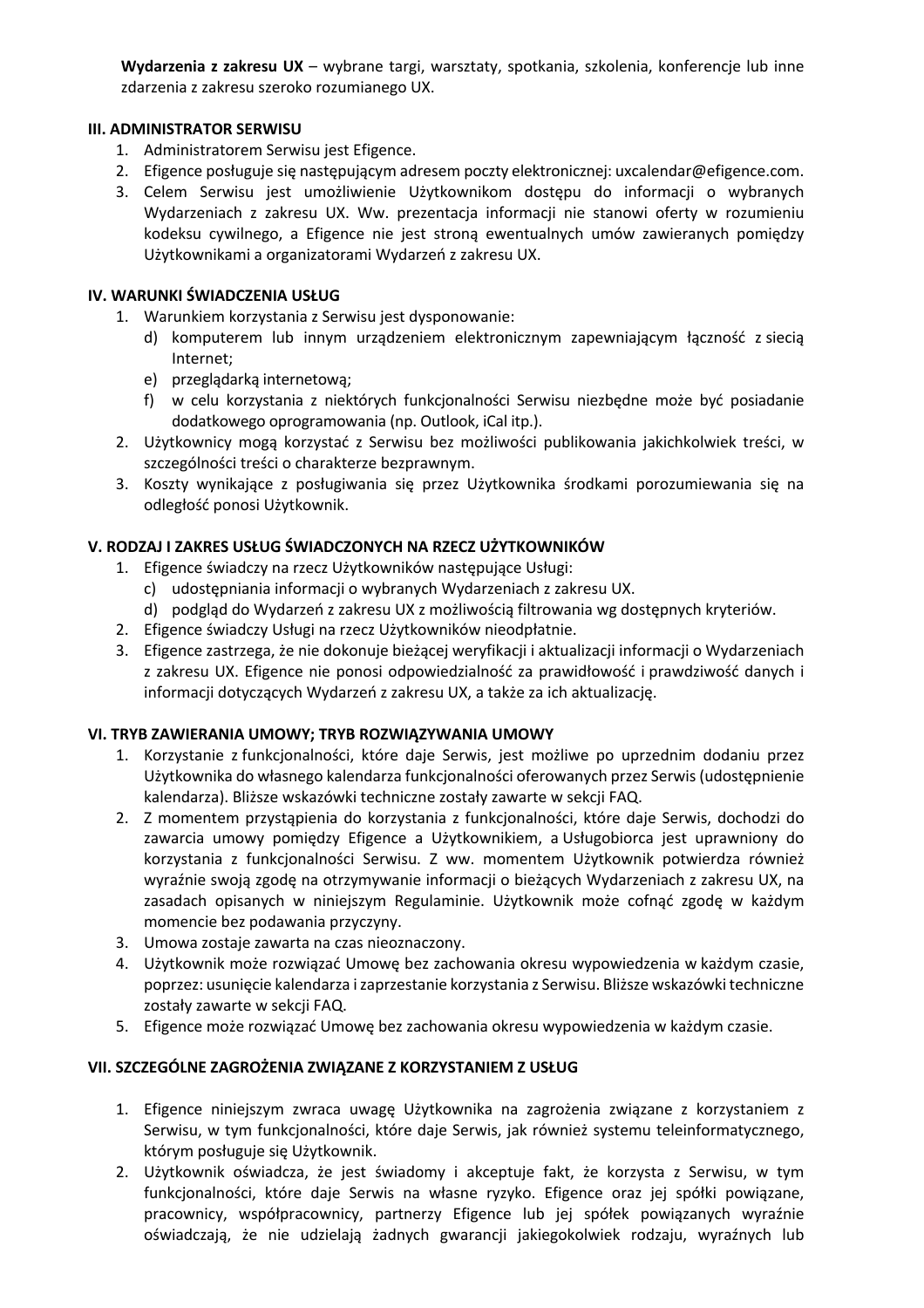dorozumianych, w tym m.in. dot. przydatności handlowej, przydatności do określonego celu, a dotyczących Serwisu, w tym funkcjonalności, które daje Serwis. W szczególności Efigence i ww. podmioty nie ponoszą odpowiedzialności za to, że w tym funkcjonalności, które daje Serwis: a) spełnią wymagania Użytkownika;

b) będą dostępne w sposób nieprzerwany, terminowy, bezpieczny lub wolny od jakichkolwiek błędów;

c) efekty, które można uzyskać, będą dokładne lub wiarygodne. Żadne informacje, zarówno ustne, jak i pisemne, uzyskane od Efigence lub za pośrednictwem lub z Serwisu, w tym funkcjonalności, które daje Serwis, nie stanowią udzielenia żadnych gwarancji na rzecz Użytkownika.

3. Serwis zbiera dane o aktywności Użytkowników w Serwisie w celach statystycznych, poprawy dostępności informacji w Serwisie oraz w celu poprawy bezpieczeństwa.

# **VIII. OGRANICZENIA ODPOWIEDZIALNOŚCI**

- 1. Efigence za pośrednictwem Serwisu, w tym za pośrednictwem funkcjonalności, które daje Serwis, może udostępniać linki do innych stron internetowych, serwisów, aplikacji, zasobów internetowych, plików lub treści podmiotów trzecich itp. Użytkownik akceptuje fakt, że Efigence nie ponosi odpowiedzialność za Treści zamieszczone na stronach internetowych, serwisach, aplikach, w tym również nie ponosi odpowiedzialności za zasoby internetowe, pliki lub treści podmiotów trzecich itp., do których linki udostępniane są za pośrednictwem Serwisu, w tym za pośrednictwem funkcjonalności, które daje Serwis. Efigence nie ponosi odpowiedzialności w szczególności za rzetelność i dokładność informacji o Wydarzenia z zakresu UX.
- 2. Efigence nie ma kontroli nad Treściami, o który mowa w ust. 1, w tym w szczególności Efigence nie gwarantuje dokładności, integralności ani jakości tychże Treści. Użytkownik przyjmuje do wiadomości i akceptuje fakt, że Efigence nie ponosi odpowiedzialności za dostępność takich zewnętrznych stron internetowych, serwisów, aplikacji, zasobów internetowych, plików lub treści podmiotów trzecich itp.
- 3. Efigence nie ponosi odpowiedzialności w szczególności za zamieszczone Treści, reklamy, produkty lub wszelkie inne materiały lub informacje, dostępne na lub za pośrednictwem tychże stron internetowych, serwisów, aplikacji, zasobów internetowych, plików lub treści podmiotów trzecich itp. Efigence nie ponosi odpowiedzialności za jakiekolwiek Treści, w tym między innymi za błędy lub pominięcia w Treściach. Użytkownik przyjmuje do wiadomości i akceptuje fakt, że Efigence nie ponosi odpowiedzialności, za jakiekolwiek szkody lub straty spowodowane bezpośrednio lub pośrednio, w związku z wykorzystaniem lub poleganiem na ww. Treściach, produktach lub usługach dostępnych na lub za pośrednictwem stron internetowych, serwisów, aplikacji, zasobów internetowych, plików lub treści podmiotów trzecich itp., lub w inny sposób udostępnionych za pośrednictwem Serwisu, w tym funkcjonalności, które daje Serwis.
- 4. Użytkownik oświadcza, że rozumie i akceptuje fakt, że Efigence oraz jej spółki powiązane, pracownicy, współpracownicy, partnerzy Efigence lub jej spółek powiązanych, nie ponoszą odpowiedzialności za jakiekolwiek bezpośrednie, pośrednie, przypadkowe, wynikowe lub wszelkie inne szkody, w tym między innymi, roszczenia z tytułu utraty zysków, danych osobowych lub innych danych lub wartości niematerialnych, wynikających z korzystania lub niemożności korzystania z Serwisu lub z funkcjonalności, którą daje Serwis.

### **IX. POSTĘPOWANIE REKLAMACYJNE**

- 1. Usługobiorca może złożyć reklamację.
- 2. Reklamacja wymaga przesłania informacji na następujący adres poczty elektronicznej (e-mail): uxcalendar@efigence.com.
- 3. Treść reklamacji powinna zawierać: a) oznaczenie Użytkownika składającego reklamację (imię i nazwisko oraz adres e-mail); b) zastrzeżenia związane ze świadczeniem Usług.
- 4. Reklamacja jest rozpatrywana przez Efigence w terminie czternastu dni od dnia jej otrzymania. O wyniku rozpatrzenia reklamacji Efigence zawiadamia reklamującego za pośrednictwem adresu poczty elektronicznej e-mail, z którego wysłano reklamację.

### **X. TRYB ZMIANY REGULAMINU I ZAMKNIĘCIA SERWISU**

1. Efigence zastrzega sobie prawo do zmiany Regulaminu.